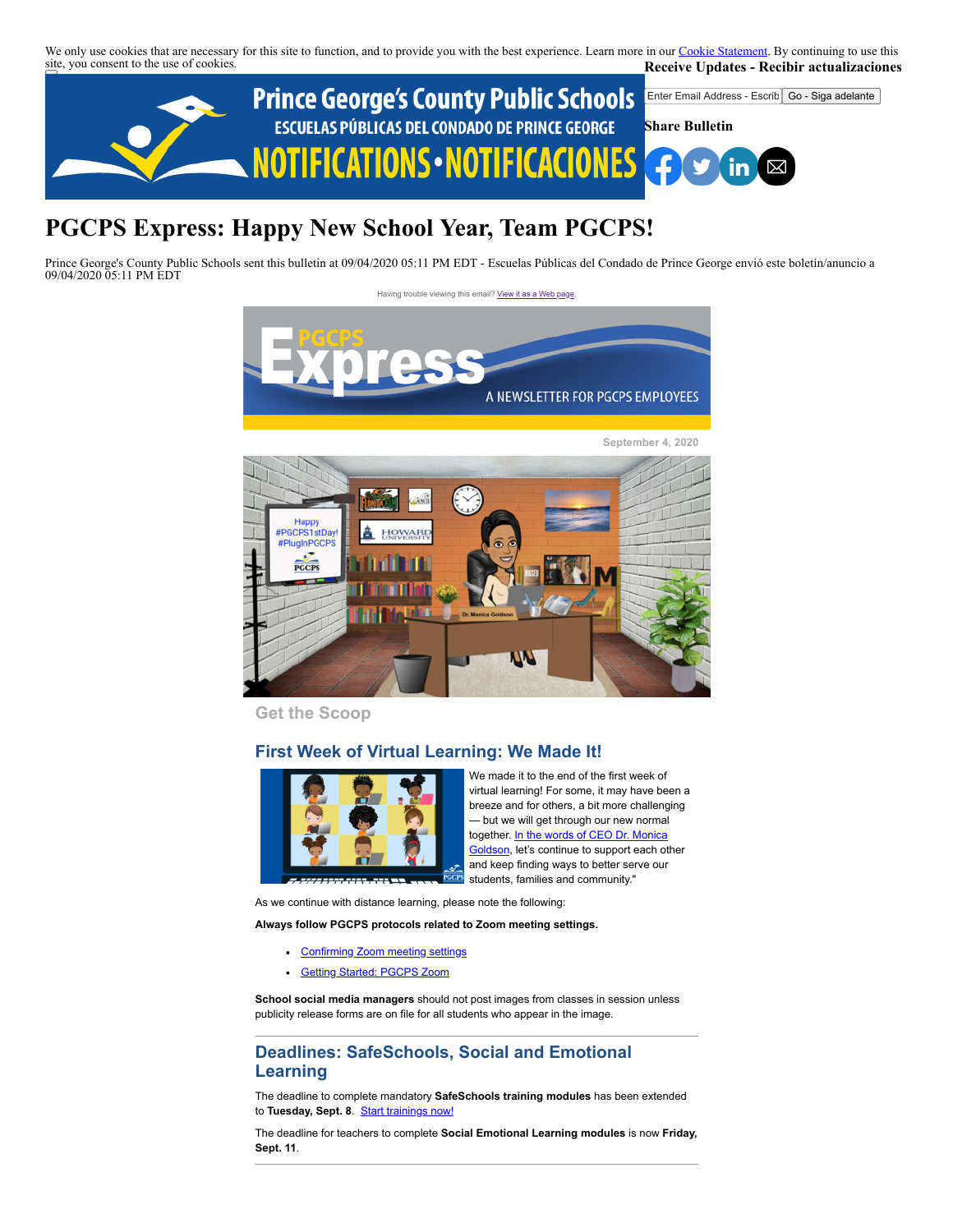*Photo: CEO Dr. Monica Goldson welcomes students and staff back to school from her virtual office.*

## **In the Spotlight**

#### **Speech-Language Pathologist Featured in 'USA Today'**



**Ben Goldstein, a speech language pathologist based at Beltsville Academy**, recently shared his personal journey with stuttering in *[USA Today](https://www.usatoday.com/story/opinion/voices/2020/08/27/brayden-harrington-stutter-dnc-overcome-fear-column/3443929001/):* "When I saw Brayden Harrington, the 13 year-old from New Hampshire, stutter openly and authentically on national television, I saw myself, a version of myself I wish I had been at Brayden's age."

# **Looking for Distance Learning Pros!**

Do you have advice on making the most of the distance learning experience with students? This fall, we will highlight **distance learning stars** each week on PGCPS social media. More details on the way!

**Nominate a colleague** who makes you #PGCPSProud by sending their name, office/school, photo and a brief description (100 words or less) to [communications@pgcps.org](mailto:communications@pgcps.org). Submissions may be edited for length, clarity or grammar.

# **Benefits Services: Our Focus Is You**

## **#HealthyPGCPS: September Activities**



**Fall into good health and fitness!** Take advantage of free fitness classes and wellness activities this month available through the Benefits Office. All activities will be hosted virtually. Classes are open to all employees.

Details are available on the **Employee Wellness** Program webpage. For more information, please contact [wellness.benefits@pgcps.org](mailto:wellness.benefits@pgcps.org).

**Fitness Classes:** Chair Yoga/Meditation (Sept. 8), Zumba (Sept. 10)

**Virtual Cooking Demonstration:** Fall Foodie (Sept. 9)

**Wellness Webinar:** So You Think You Can Chill (Sept. 23)

**Fall Online Challenge:** Virtual Weight Loss Challenge (registration starts Sept. 14.)

#### **Announcements**

# **2020 Alumni Hall of Fame Nominations**

[Nominations are open](https://www1.pgcps.org/alumni/) for the 2020 PGCPS Hall of Fame through Thursday, Sept. 10:

- Athletic Achievement
- Distinguished Educator
- Distinguished Young Leader
- Humanitarian/Public Service Achievement
- Professional Achievement

Nominees must exemplify the highest standards of ethical conduct and moral character. All candidates will be judged on their significant and/or long-term contributions and success.

# **Parent "Opt-Out" Information**

With the continuation of distance learning at home, there have been questions about students being viewed or heard during live lessons without parental consent. While we would expect all students to be engaged and participants, parents may "opt-out," meaning they may request that their child is not seen or heard during live lessons.

Parents who wish to opt-out must complete an electronic ["opt-out" form](https://lnks.gd/l/eyJhbGciOiJIUzI1NiJ9.eyJidWxsZXRpbl9saW5rX2lkIjoxMDksInVyaSI6ImJwMjpjbGljayIsImJ1bGxldGluX2lkIjoiMjAyMDA4MjguMjYyNzEwNDEiLCJ1cmwiOiJodHRwczovL2RvY3MuZ29vZ2xlLmNvbS9mb3Jtcy91LzEvZC8xZXV4RzkzQ2U1YnpJZmFpWFJUSGVNOGttenQ1RlFNTFJNQkdMV3V4eXppTS90ZW1wbGF0ZS9wcmV2aWV3P3VycD1nbWFpbF9saW5rIn0.ilK7cGNVa8LmMsN7Tt3UQn1MSgUqRxMuf5PHzprqcng/s/899539505/br/82960749178-l). For parents who permit their child to be seen and heard during lessons, no further action is required.